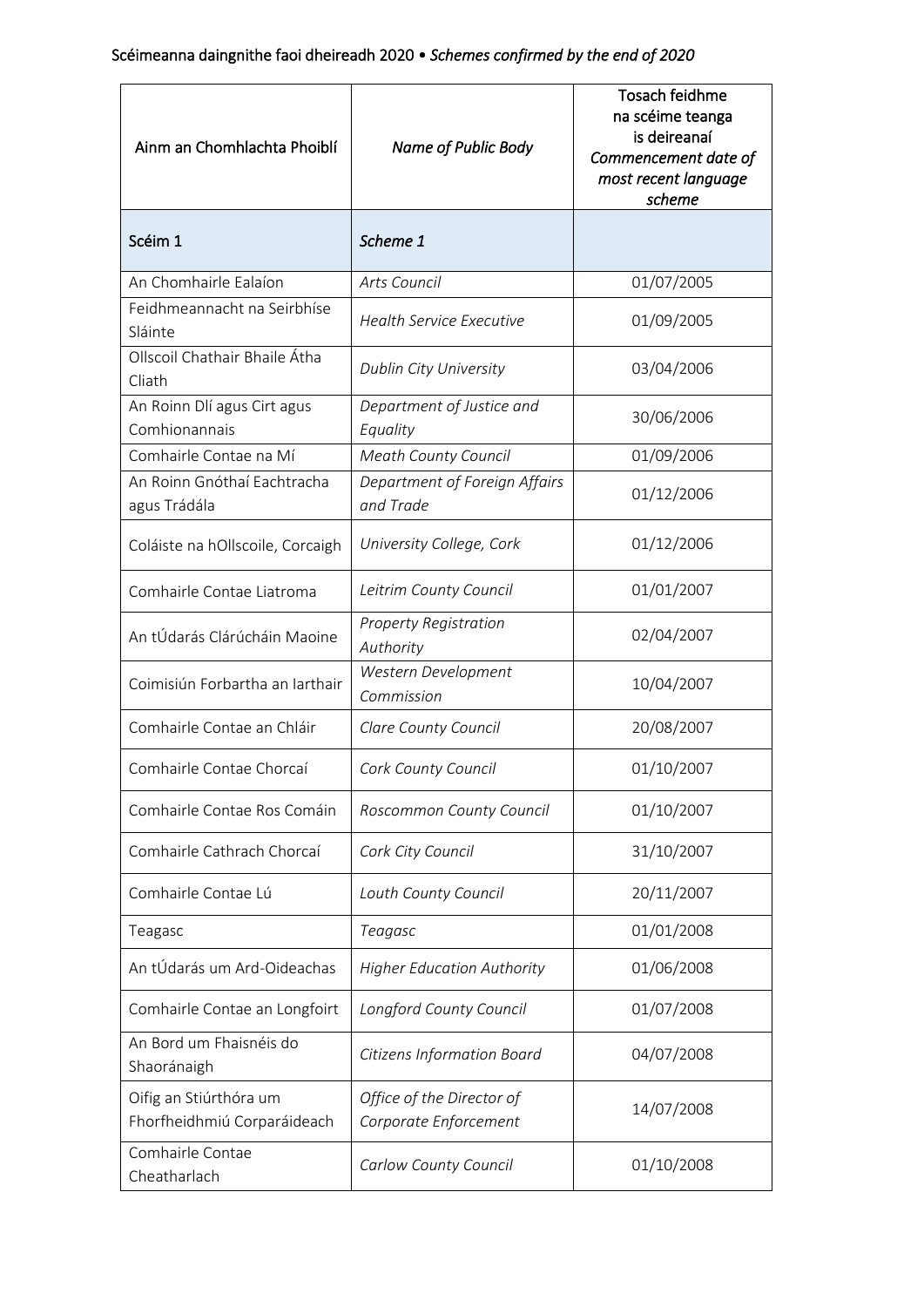| An Binse Comhionannais                                                    | <b>Equality Tribunal</b>                                        | 01/02/2009 |
|---------------------------------------------------------------------------|-----------------------------------------------------------------|------------|
| Bord Scannán na hÉireann                                                  | Irish Film Board                                                | 27/04/2009 |
| Comhairle Contae Chill<br>Mhantáin                                        | <b>Wicklow County Council</b>                                   | 25/05/2009 |
| Comhairle Contae an Chabháin                                              | Cavan County Co Council                                         | 04/08/2009 |
| Comhairle Contae Laoise                                                   | Laois County Council                                            | 01/12/2009 |
| Comhairle Contae Loch<br>Garman                                           | <b>Wexford County Council</b>                                   | 11/01/2010 |
| An Roinn Leanaí agus Gnóthaí<br>Óige                                      | Department of Children and<br>Youth Affairs                     | 14/10/2013 |
| An Bord Bia                                                               | An Bord Bia                                                     | 27/01/2014 |
| Údarás Aerfort na Sionna                                                  | <b>Shannon Airport Authority</b>                                | 28/04/2014 |
| Institiúid Teicneolaíochta Phort<br>Láirge                                | Waterford Institute of<br>Technology                            | 06/10/2014 |
| Suirbhéireacht Ordanáis<br>Éireann                                        | Ordnance Survey Ireland                                         | 08/12/2014 |
| An Post                                                                   | An Post                                                         | 21/09/2015 |
| Institiúid Teicneolaíochta<br>Thamhlachta                                 | Institute of Technology<br>Tallaght                             | 28/09/2015 |
| An Roinn Caiteachais Phoiblí<br>agus Athchóirithe                         | Department of Public<br><b>Expenditure and Reform</b>           | 21/10/2015 |
| Bord Oideachais agus Oiliúna<br>Lú agus na Mí                             | Louth and Meath Education<br>and Training Board                 | 07/12/2015 |
| Bord Oideachais agus Oiliúna<br>Thiobraid Árann                           | Tipperary Education and<br><b>Training Board</b>                | 01/09/2016 |
| An Ghníomhaireacht um<br>Chaomhnú Comhshaoil                              | <b>Environmental Protection</b><br>Agency                       | 01/12/2016 |
| Bord Oideachais agus Oiliúna<br>Dhún na nGall                             | Donegal Education and<br><b>Training Board</b>                  | 01/02/2017 |
| Ard-Mhúsaem na hÉireann                                                   | National Museum of Ireland                                      | 01/04/2017 |
| Institiúid Teicneolaíochta<br>Cheatharlach                                | Institute of Technology<br>Carlow                               | 10/04/2017 |
| Comhairle Contae Uíbh Fhailí                                              | <b>Offaly County Council</b>                                    | 10/04/2017 |
| Bord Oideachais agus Oiliúna<br>Bhaile Átha Cliath agus Dhún<br>Laoghaire | Dublin and Dún Laoghaire<br><b>Education and Training Board</b> | 10/04/2017 |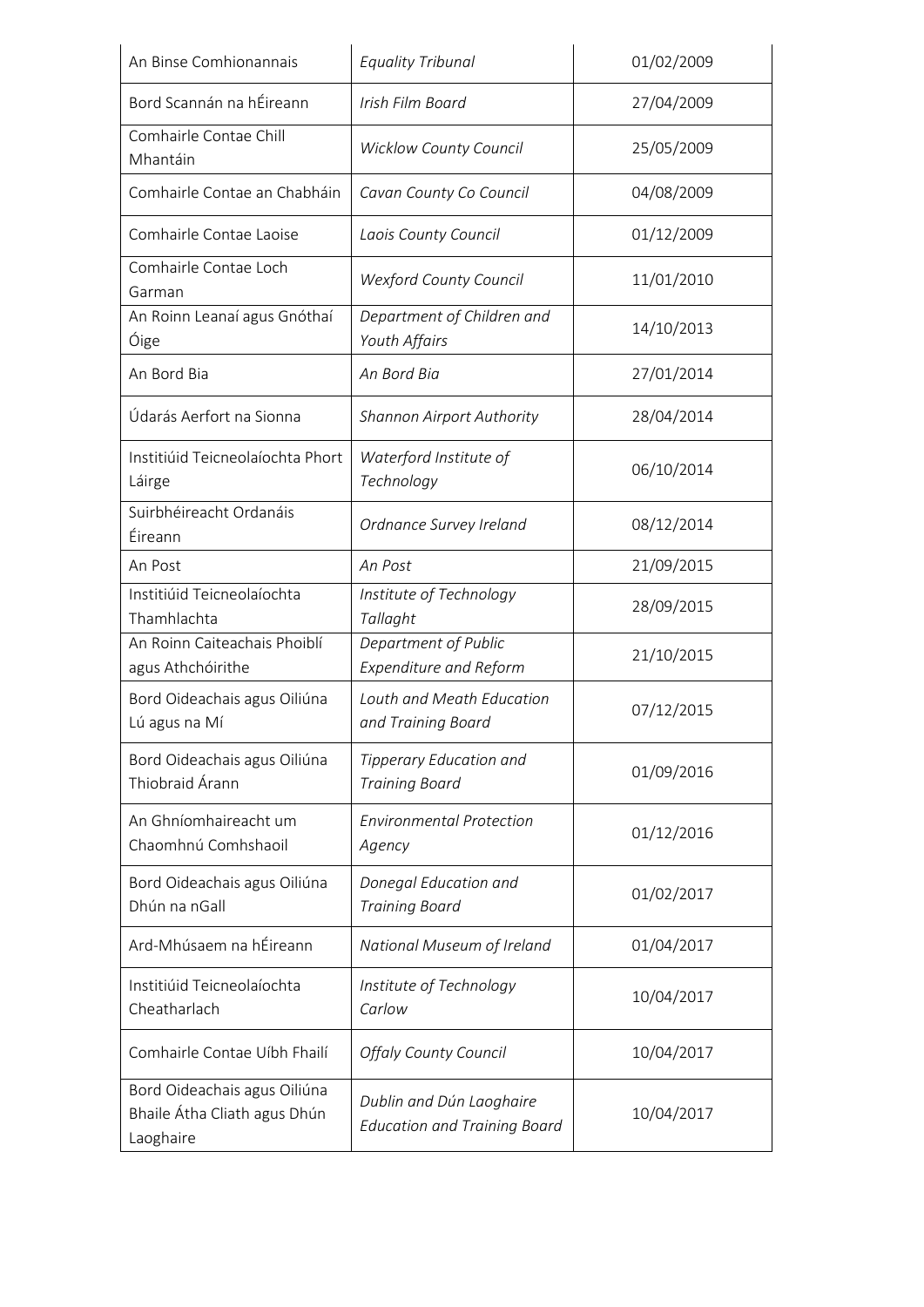| Bord Oideachais agus Oiliúna<br>Mhaigh Eo, Shligigh agus<br>Liatroma | Mayo, Sligo and Leitrim<br><b>Education and Training Board</b>     | 10/04/2017 |
|----------------------------------------------------------------------|--------------------------------------------------------------------|------------|
| Bord Oideachais agus Oiliúna<br>Phort Láirge agus Loch Garman        | Waterford and Wexford<br><b>Education and Training Board</b>       | 15/05/2017 |
| Gníomhaireacht Bainistíochta<br>an Chisteáin Náisiúnta               | <b>National Treasury</b><br>Management Board                       | 24/07/2017 |
| An tÚdarás Árachais Sláinte                                          | <b>Health Insurance Authority</b>                                  | 09/10/2017 |
| Coláiste na hOllscoile, Baile<br>Átha Cliath                         | <b>UCD</b>                                                         | 01/04/2018 |
| An Coimisiún um Chearta<br>Daonna agus Comhionannas                  | Irish Human Rights and<br><b>Equality Commission</b>               | 01/05/2018 |
| Bord Oideachais agus Oiliúna<br>Chill Dara agus Chill Mhantáin       | Kildare and Wicklow<br><b>Education and Training Board</b>         | 01/05/2018 |
| An Coimisiún um Chaighdeáin<br>in Oifigí Poiblí                      | Standards in Public Office<br>Commission                           | 01/10/2018 |
| Bord Oideachais agus Oiliúna<br>Luimnigh agus an Chláir              | Limerick and Clare Education<br>and Training Board                 | 08/10/2018 |
| Bus Átha Cliath                                                      | <b>Dublin Bus</b>                                                  | 21/01/2019 |
| Iarnród Éireann                                                      | Irish Rail                                                         | 14/02/2019 |
| <b>Bus Éireann</b>                                                   | <b>Bus Éireann</b>                                                 | 27/02/2019 |
| An Roinn Forbartha, Tuaithe<br>agus Pobail                           | Department of Rural<br>Development and Community                   | 20/03/2019 |
| Grúpa Chóras Iompair Éireann                                         | Córas Iompair Éireann CIÉ                                          | 25/03/2019 |
| Institiúid Oideachais Marino                                         | Marino Institute of Education                                      | 02/09/2019 |
| Scéim <sub>2</sub>                                                   | Scheme 2                                                           |            |
| Oifig an Choimisiúin um<br>Cheapacháin Seirbhíse Poiblí              | Office of the Commission for<br><b>Public Service Appointments</b> | 11/05/2009 |
| Ollscoil Luimnigh                                                    | University of Limerick                                             | 29/12/2009 |
| Coláiste Oideachais Eaglais na<br>hÉireann                           | Church of Ireland College of<br>Education                          | 07/08/2012 |
| Oifig an Uachtaráin                                                  | Office of the President                                            | 28/01/2013 |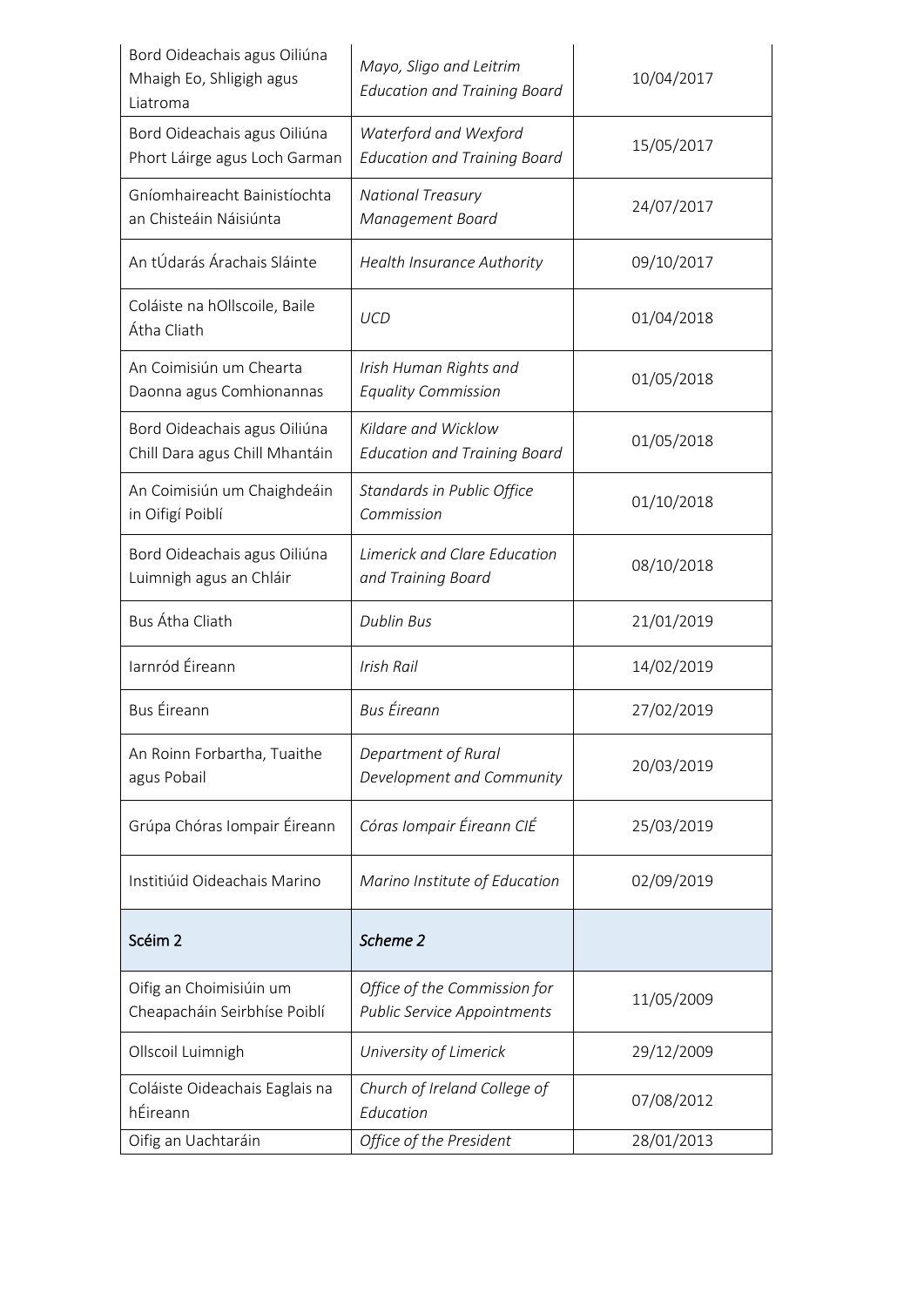| Oifig na gCoimisinéirí Ioncaim                   | Office of the Revenue<br>Commissioners                | 04/06/2013 |
|--------------------------------------------------|-------------------------------------------------------|------------|
| Bord Soláthair an Leictreachais                  | <b>Electricity Supply Board</b>                       | 26/08/2013 |
| Oifig na nOibreacha Poiblí                       | Office of Public Works                                | 05/03/2014 |
| Foras na Mara                                    | Marine Institute                                      | 06/10/2014 |
| An Roinn Sláinte                                 | Department of Health                                  | 02/02/2015 |
| An Foras Riaracháin (IPA)                        | Institute of Public<br>Administration                 | 18/05/2015 |
| An Oifig um Chlárú Cuideachtaí                   | Companies Registration<br><i><b>Office</b></i>        | 28/09/2015 |
| Comhairle Cathrach Bhaile<br>Átha Cliath         | Dublin City Council                                   | 02/11/2015 |
| Comhairle Contae na hIarmhí                      | Westmeath County Council                              | 29/02/2016 |
| An Roinn Cultúir, Oidhreachta<br>agus Gaeltachta | Department of Culture,<br>Heritage, and the Gaeltacht | 12/05/2016 |
| An Garda Síochána                                | An Garda Síochána                                     | 08/08/2016 |
| An Roinn Talmhaíochta, Bia                       | Department of Agriculture,                            |            |
| agus Mara                                        | Food and the Marine                                   | 24/10/2016 |
| Comhairle Contae Shligigh                        | Sligo County Council                                  | 24/07/2017 |
| An Ghníomhaireacht                               | <b>Local Government</b>                               |            |
| Bainistíochta Rialtais Áitiúil                   | Management Agency                                     | 09/10/2017 |
| Ollscoil Teicneolaíochta Bhaile                  | Technological University                              |            |
| Átha Cliath                                      | Dublin                                                | 15/01/2018 |
| Údaráis Áitiúla Chontae Chill<br>Dara            | Kildare Local Authorities                             | 15/01/2018 |
| An Roinn Iompair,<br>Turasóireachta agus Spóirt  | Department of Transport,<br>Tourism and Sport         | 02/02/2018 |
| Comhairle Contae Dhún                            | Dún Laoghaire-Rathdown                                |            |
| Laoghaire-Ráth an Dúin                           | County Council                                        | 19/02/2018 |
| Oifig an Ard-Reachtaire Cuntas                   | Office of the Comptroller and                         |            |
| agus Ciste                                       | <b>Auditor General</b>                                | 19/03/2018 |
| Bord Oideachais agus Oiliúna                     | Galway and Roscommon                                  |            |
| na Gaillimhe agus Ros Comáin                     | <b>Education Training Board</b>                       | 16/07/2018 |
| Seirbhís Thithe an Oireachtais                   | Houses of the Oireachtas<br><b>Services</b>           | 23/07/2018 |
| Comhairle Cathrach agus                          | Waterford City and County                             |            |
| Contae Phort Láirge                              | Council                                               | 01/08/2018 |
| Comhairle Cathrach agus<br>Contae Luimnigh       | Limerick City and County<br>Council                   | 01/02/2019 |
| Raidió Teilifís Éireann RTÉ                      | Raidió Teilifís Éireann RTÉ                           | 14/03/2019 |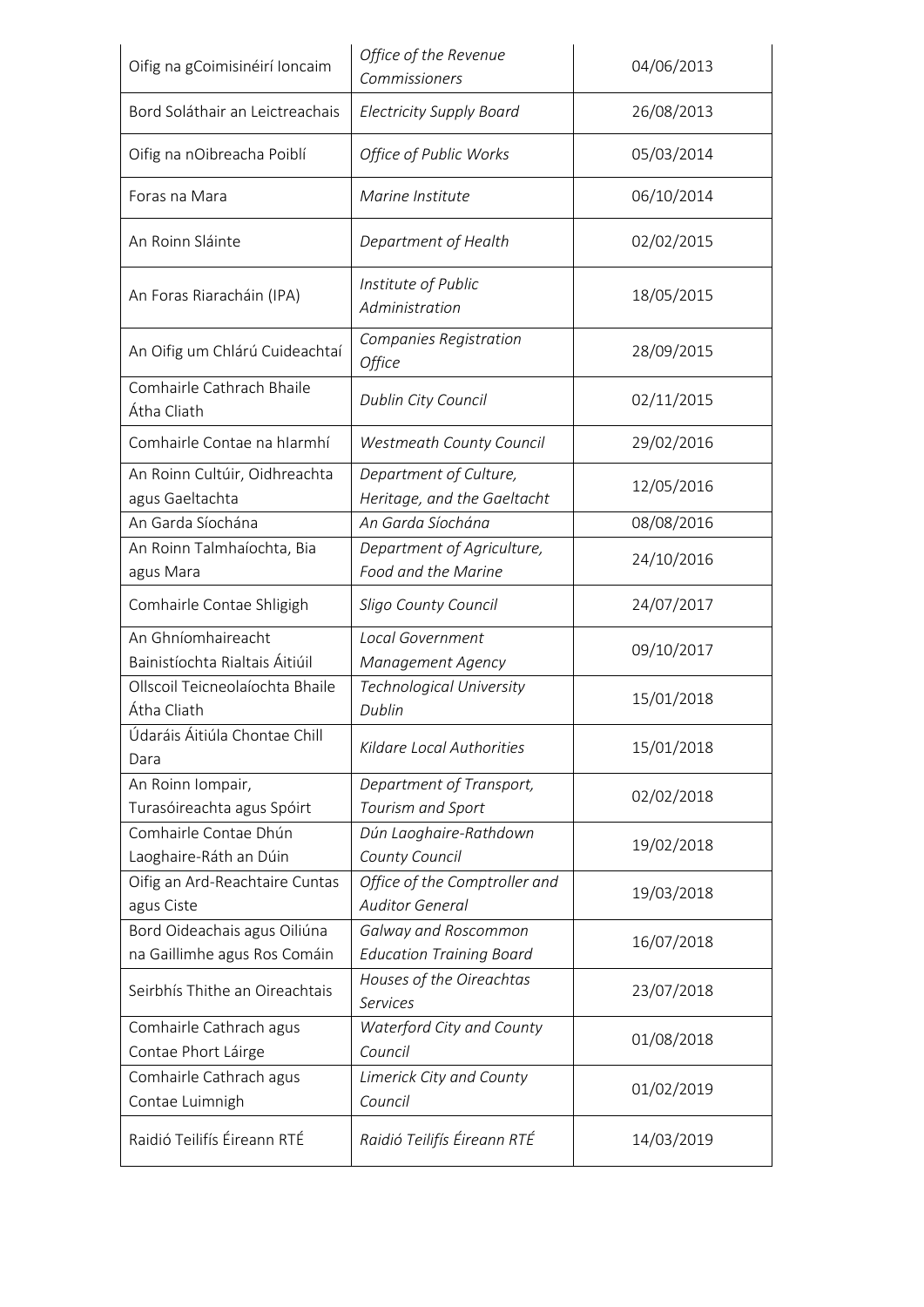| An Phríomh-Oifig Staidrimh                                                                                                                                                                    | Central Statistics Office                        | 25/03/2019 |
|-----------------------------------------------------------------------------------------------------------------------------------------------------------------------------------------------|--------------------------------------------------|------------|
| Institiúid Teicneolaíochta<br>Shligigh                                                                                                                                                        | Institute of Technology Sligo                    | 11/06/2019 |
| An Coimisiún um Rialáil<br>Eitlíochta                                                                                                                                                         | <b>Commission for Aviation</b><br>Regulation     | 02/09/2019 |
| Bord Oideachais agus Oiliúna<br>Chorcaí                                                                                                                                                       | <b>Cork Education and Training</b><br>Board      | 02/09/2019 |
| Bord Oideachais agus Oiliúna<br>Laoise agus Uíbh Fhailí                                                                                                                                       | Laois and Offaly Education<br>and Training Board | 08/05/2020 |
| Ombudsman do Leanaí                                                                                                                                                                           | Ombudsman for Children                           | 08/05/2020 |
| Údarás Náisiúnta Iompair                                                                                                                                                                      | <b>National Transport Authority</b>              | 19/05/2020 |
| An Coimisiún um Rialáil<br>Cumarsáide                                                                                                                                                         | Commission for<br>Communications Regulation      | 21/12/2020 |
| Coimisiún na Scrúduithe Stáit                                                                                                                                                                 | <b>State Examinations</b><br>Commission          | 21/12/2020 |
| Bord Oideachais agus Oiliúna<br>Chiarraí                                                                                                                                                      | Kerry Education and Training<br><b>Board</b>     | 27/12/2020 |
| Scéim 3                                                                                                                                                                                       | Scheme 3                                         |            |
| An Roinn Cosanta                                                                                                                                                                              | Department of Defence                            | 03/03/2014 |
| Óglaigh na hÉireann                                                                                                                                                                           | Defence Forces                                   | 21/04/2014 |
| An Bord Pleanála                                                                                                                                                                              | An Bord Pleanála                                 | 05/10/2015 |
| Gailearaí Náisiúnta na<br>hÉireann                                                                                                                                                            | National Gallery of Ireland                      | 20/02/2017 |
|                                                                                                                                                                                               |                                                  |            |
| Phoiblí                                                                                                                                                                                       | The Public Appointments<br>Service               | 10/03/2017 |
|                                                                                                                                                                                               | Trinity College, Dublin                          | 01/06/2017 |
|                                                                                                                                                                                               | Chester Beatty Library                           | 26/06/2017 |
|                                                                                                                                                                                               | Courts Service                                   | 24/07/2017 |
|                                                                                                                                                                                               | National University of Ireland<br>Galway         | 29/01/2018 |
| Institiúid Teicneolaíochta Dhún<br>Dealgan                                                                                                                                                    | Dundalk Institute of<br>Technology               | 23/02/2018 |
| An tSeirbhís um Cheapacháin<br>Coláiste na Tríonóide, Baile<br>Átha Cliath<br>Leabharlann Chester Beatty<br>An tSeirbhís Chúirteanna<br>Ollscoil na hÉireann, Gaillimh<br>An Roinn Airgeadais | Department of Finance                            | 26/02/2018 |
| An Coimisiún Reifrinn                                                                                                                                                                         | The Referendum Commission                        | 01/05/2018 |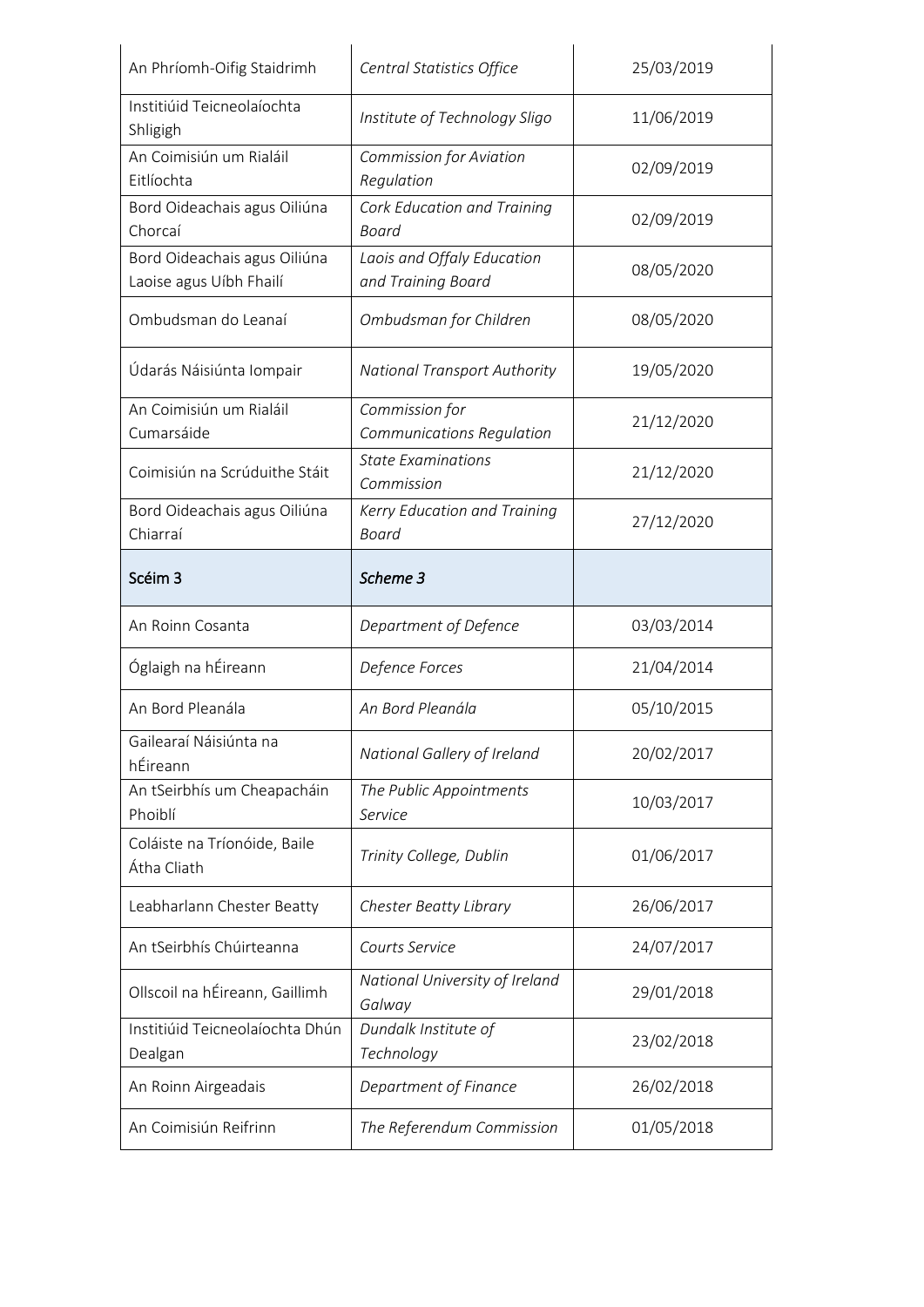| Ollscoil na hÉireann,<br>Maigh Nuad     | National University of Ireland,<br>Maynooth | 17/05/2018 |
|-----------------------------------------|---------------------------------------------|------------|
| Roinn Cumarsáide,                       | Department of                               |            |
| Gníomhaithe ar son na                   | Communications, Climate                     | 28/05/2018 |
| hAeráide agus Comhshaoil                | <b>Action &amp; Environment</b>             |            |
| Údaráis Áitiúla Fhine Gall              | Fingal Local Authorities                    | 28/05/2018 |
| Institiúid Teicneolaíochta,<br>Trá Lí   | Institute of Technology Tralee              | 01/08/2018 |
| An Roinn Gnó, Fiontar agus              | Department of Business,                     |            |
| Nuálaíochta                             | Enterprise and Innovation                   | 04/02/2019 |
| Comhairle Contae Mhaigh Eo              | Mayo County Council                         | 04/02/2019 |
| An Roinn Gnóthaí Fostaíochta            | Department of Employment                    | 12/02/2019 |
| agus Coimirce Sóisialaí                 | Affairs and Social Protection               |            |
| An Bord um Chúnamh Dlíthiúil            | Legal Aid Board                             | 12/02/2019 |
| Banc Ceannais na hÉireann               | The Central Bank of Ireland                 | 20/03/2019 |
| Comhairle Contae<br>Chill Chainnigh     | Kilkenny County Council                     | 20/03/2019 |
| Institiúid Teicneolaíochta na           | Galway - Mayo Institute of                  |            |
| Gaillimhe - Maigh Eo                    | Technology                                  | 04/06/2019 |
| Comhairle Contae na Gaillimhe           | <b>Galway County Council</b>                | 28/08/2019 |
| Údarás Craolacháin na                   | <b>Broadcasting Authority of</b>            | 01/02/2020 |
| hÉireann                                | Ireland                                     |            |
|                                         |                                             |            |
| Údarás Aerfort Bhaile Átha              | DAA (Dublin Airport                         |            |
| Cliath                                  | Authority)                                  | 08/05/2020 |
| Institiúid Teicneolaíochta              | Athlone Institute of                        |            |
| Bhaile Átha Luain                       | Technology                                  | 21/12/2020 |
| Bonneagar Iompair Éireann               | Transport Infrastructure<br>Ireland         | 27/12/2020 |
| Údaráis Áitiúla Chontae<br>Mhuineacháin | Monaghan County Council                     | 27/12/2020 |
| Scéim 4                                 | Scheme 4                                    |            |
| Oifig an Stiúrthóra                     | Office of the Director of Public            |            |
| Ionchúiseamh Poiblí                     | Prosecutions                                | 28/05/2018 |
| Comhairle Contae                        |                                             |            |
| Dhún na nGall                           | Donegal County Council                      | 29/01/2019 |
| Oifig an Ombudsman                      | Office of the Ombudsman                     | 20/03/2019 |
| Roinn an Taoisigh                       | Department of the Taoiseach                 | 11/06/2019 |
| Comhairle Cathrach na<br>Gaillimhe      | Galway City Council                         | 28/08/2019 |
| An Roinn Oideachais agus                | Department of Education and                 | 01/02/2020 |